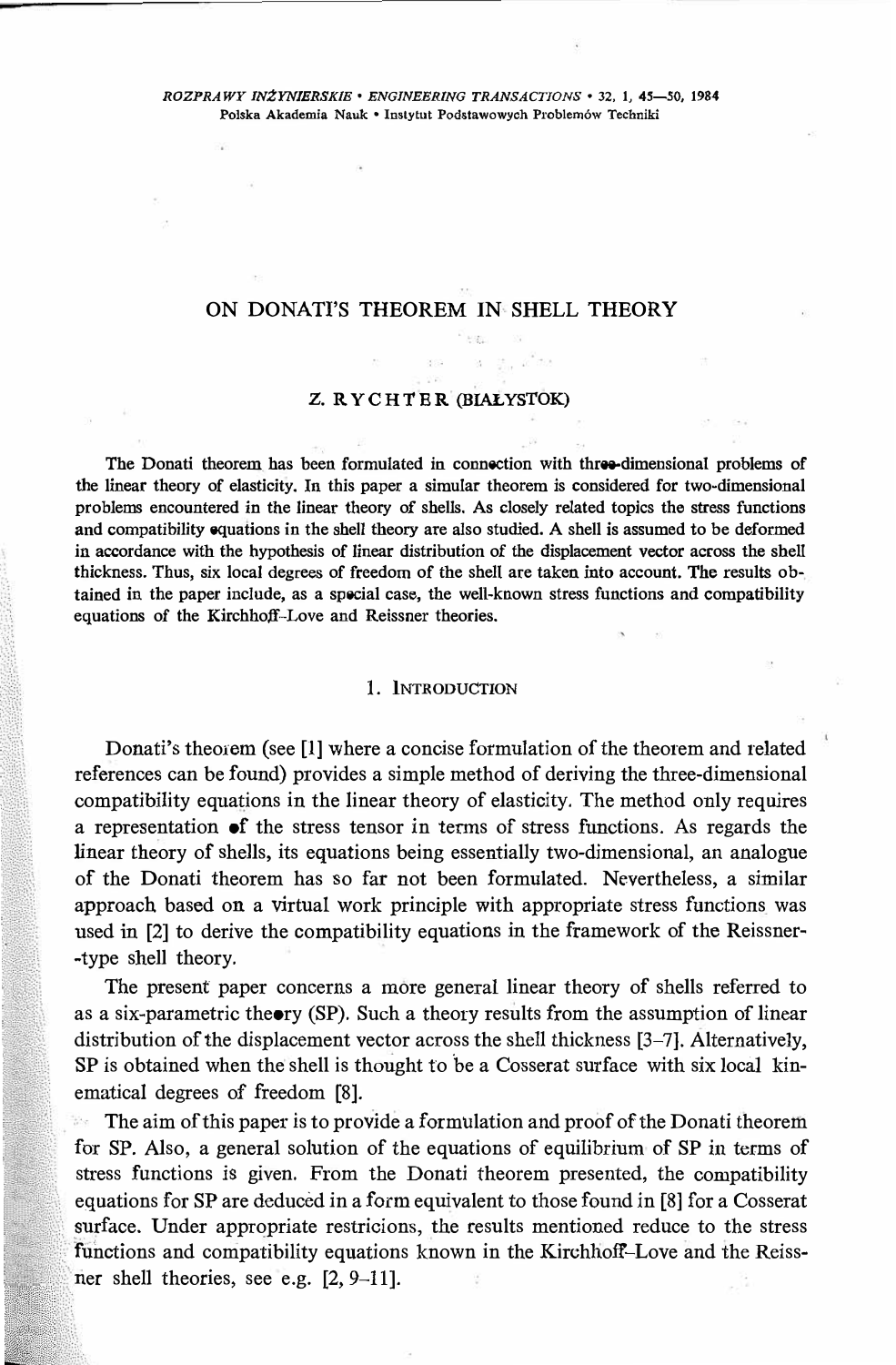### $\sim$  Z. RYCHTER

# 2. NOTATION. GEOMETRY OF A SHELL

The paper utilises a standard in shell theory tensor and vector-tensor notation (see e.g. [6, 8, 10]). For future use some definitions and relations are recorded without proof below.

Vectors (possibly vectors with vector components) and their components are denoted by the same kernel symbol, the former in semi-bold type, the latter and scalars is normal type. Whatever scalar or vector, all the fields are defined on the middle surface  $\tau$  of an underformed shell, their sole arguments being curvilinear coordinates  $\{x^{\alpha}\} = \{x^1, x^2\}$  on  $\tau$ . The Greek letters serve as sub- or superscripts ranging over the integers  $\{1, 2\}$ . Any index appearing twice, i.e. as a sub- and superscript, means a summation. The symbols ( $\int_{\alpha}$  and ( $\int_{\alpha}$  denote partial and surface covariant derivatives. A dot and a cross between two symbols indicate a scalar and a vector product.

The geometry of a shell can be completely characterized from a radius vector  $\mathbf{r}(x^{\alpha})$  of the midsurface  $\tau$ . Then the following relations hold:

(2.1) 
$$
g_{\alpha} = r_{,\alpha} = dr/dx^{\alpha}, \quad g^{\beta} \cdot g_{\alpha} = \delta^{\beta}_{\alpha}, \quad g_{3} = \frac{1}{2} \varepsilon_{\alpha\beta} g^{\alpha} \times g^{\beta},
$$

$$
(2.2) \t\t g_{\alpha\beta} = g_{\alpha} \cdot g_{\beta}, \t b_{\alpha\beta} = g_{\alpha,\beta} \cdot g_{3}, \t \epsilon_{\alpha\beta} = \psi g \cdot e_{\alpha\beta},
$$

defining the natural base vectors  $g_{\alpha}$  tangent to  $\tau$ , their duals  $g^{\beta}$  ( $\delta^{\beta}_{\alpha}$  being the Kronecker delta), a unit vector  $g_3$  normal to  $\tau$ , the components  $g_{\alpha\beta}$ ,  $b_{\alpha\beta}$  and  $\varepsilon_{\alpha\beta}$  of the first and second metric and the alternating (Ricci) tensor on  $\tau$ . Some properties of these vectors and tensors read

$$
(2.4) \t\t\t g_{\alpha} \times g_{\beta} = \varepsilon_{\alpha\beta} g_3, \t g_3 \times g_{\alpha} = \varepsilon_{\alpha\beta} g^{\mu},
$$

$$
\begin{aligned}\n\text{(2.5)} \qquad \qquad & \mathbf{g}_{\alpha\beta} = b_{\alpha\beta} \, \mathbf{g}_3 \,, \qquad & \mathbf{g}_{3\,|\beta} = -b^{\alpha}_{\beta} \, \mathbf{g}_{\alpha}, \qquad & \varepsilon^{\alpha\beta} \, \mathbf{g}_{\alpha\beta} = 0 \,, \qquad & \varepsilon^{\alpha\beta} \, \mathbf{g}_\alpha = 0 \,, \\
& \qquad & \varepsilon^{\alpha\beta} \, \mathbf{B}_{|\alpha\beta} = 0 \,, \qquad & \varepsilon^{\gamma\eta} \, b_{\beta\gamma} \, b_{\eta\delta} \, \theta^{\delta} = \varepsilon^{\gamma\eta} \, \theta_{\beta\,|\eta\gamma}\n\end{aligned}
$$

the last two in the relations (2.5) being true for arbitrary **B** and  $\theta^s$ . Of special use will be the following integration by parts formula:

(2.6) 
$$
\int_{\tau} \mathbf{B} \cdot \mathbf{A}^{\alpha} |_{\alpha} da = - \int_{\tau} \mathbf{B} |_{\alpha} \cdot \mathbf{A}^{\alpha} da + \int_{\delta \tau} \mathbf{B} \cdot \mathbf{A}^{\alpha} n_{\alpha} ds,
$$

valid for any vectors **B** and  $A^{\alpha}$  with  $n_{\alpha}$  denoting the components of a unit vector outward normal to the edge  $\partial \tau$  of  $\tau$ .

If  $\tau$  is supposed to be an open set with a closure  $\bar{\tau}$ , then a suitable form of the Dubois-Raymond lemma may be stated as.

LEMMA. If  $\int \mathbf{B} \cdot \mathbf{A}^{\alpha} da = 0$  for any **B** of class  $C^{\infty}$  on  $\bar{\tau}$  that vanishes near  $\partial \tau$ , then  $A^{\alpha}=0$ ; (the lemma and Eq. (2.6) are proved in a general form in [1]).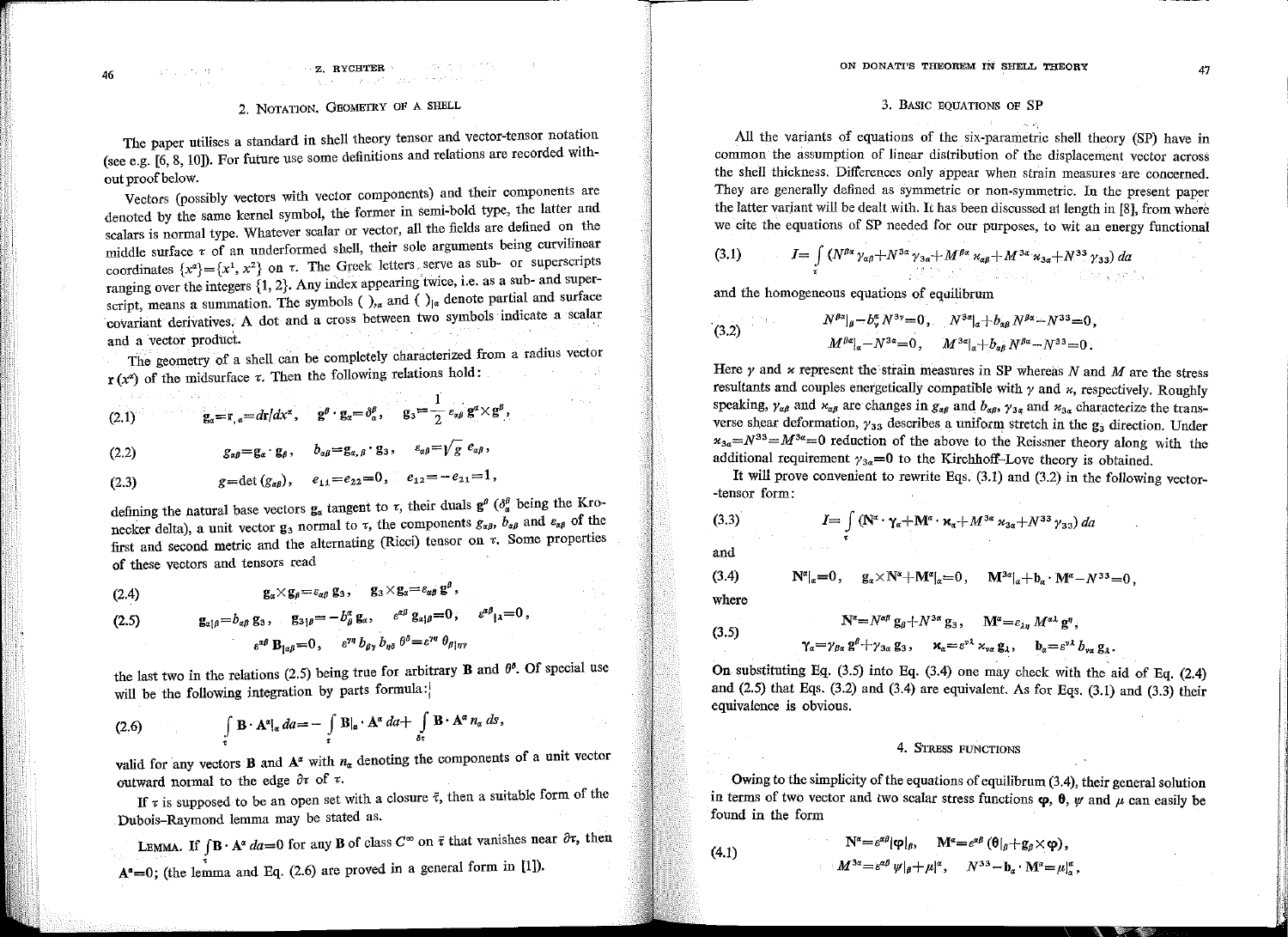### 3. BASIC EQUATIONS OF SP

All the variants of equations of the six-parametric shell theory (SP) have in common the assumption of linear distribution of the displacement vector across the shell thickness. Differences only appear when strain measures are concerned. They are generally defined as symmetric or non-symmetric. In the present paper the latter variant will be dealt with. It has been discussed at length in [8], from where we cite the equations of SP needed for our purposes, to wit an energy functional

(3.1) 
$$
I = \int_{\tau} (N^{\beta\alpha} \gamma_{\alpha\beta} + N^{3\alpha} \gamma_{3\alpha} + M^{\beta\alpha} \kappa_{\alpha\beta} + M^{3\alpha} \kappa_{3\alpha} + N^{33} \gamma_{33}) da
$$

and the homogeneous equations of equilibrum

(3.2) 
$$
N^{\beta\alpha}|_{\beta} - b^{\alpha}_{\nu} N^{3\nu} = 0, \qquad N^{3\alpha}|_{\alpha} + b_{\alpha\beta} N^{\beta\alpha} - N^{33} = 0, M^{\beta\alpha}|_{\alpha} - N^{3\alpha} = 0, \qquad M^{3\alpha}|_{\alpha} + b_{\alpha\beta} N^{\beta\alpha} - N^{33} = 0.
$$

Here  $\gamma$  and  $\kappa$  represent the strain measures in SP whereas N and M are the stress resultants and couples energetically compatible with  $\gamma$  and  $\kappa$ , respectively. Roughly speaking,  $\gamma_{\alpha\beta}$  and  $\varkappa_{\alpha\beta}$  are changes in  $g_{\alpha\beta}$  and  $b_{\alpha\beta}$ ,  $\gamma_{3\alpha}$  and  $\varkappa_{3\alpha}$  characterize the transverse shear deformation,  $\gamma_{33}$  describes a uniform stretch in the  $g_3$  direction. Under  $\kappa_{3a} = N^{33} = M^{3a} = 0$  reduction of the above to the Reissner theory along with the additional requirement  $\gamma_{3\alpha}=0$  to the Kirchhoff-Love theory is obtained.

It will prove convenient to rewrite Eqs.  $(3.1)$  and  $(3.2)$  in the following vector--tensor form:

(3.3) 
$$
I = \int\limits_{\tau} (\mathbf{N}^{\alpha} \cdot \mathbf{\gamma}_{\alpha} + \mathbf{M}^{\alpha} \cdot \mathbf{x}_{\alpha} + M^{3\alpha} \times_{3\alpha} + N^{33} \gamma_{33}) da
$$

and

 $\mathbf{N}^{\alpha}|_{\alpha}=0$ ,  $\mathbf{g}_{\alpha}\times\mathbf{N}^{\alpha}+\mathbf{M}^{\alpha}|_{\alpha}=0$ ,  $\mathbf{M}^{3\alpha}|_{\alpha}+b_{\alpha}\cdot\mathbf{M}^{\alpha}-N^{33}=0$ ,  $(3.4)$ 

where

$$
\mathbf{N}^{\alpha} = N^{\alpha\beta} \mathbf{g}_{\beta} + N^{3\alpha} \mathbf{g}_{3}, \quad \mathbf{M}^{\alpha} = \varepsilon_{\lambda\eta} M^{\alpha\lambda} \mathbf{g}^{\eta},
$$
\n(3.5)

$$
\gamma_{\alpha} = \gamma_{\beta\alpha} g^{\beta} + \gamma_{3\alpha} g_3, \quad \kappa_{\alpha} = \varepsilon^{\nu\lambda} \kappa_{\nu\alpha} g_\lambda, \quad b_{\alpha} = \varepsilon^{\nu\lambda} b_{\nu\alpha} g_\lambda.
$$

On substituting Eq.  $(3.5)$  into Eq.  $(3.4)$  one may check with the aid of Eq.  $(2.4)$ and  $(2.5)$  that Eqs.  $(3.2)$  and  $(3.4)$  are equivalent. As for Eqs.  $(3.1)$  and  $(3.3)$  their equivalence is obvious.

## 4. STRESS FUNCTIONS

Owing to the simplicity of the equations of equilibrum (3.4), their general solution in terms of two vector and two scalar stress functions  $\varphi$ ,  $\theta$ ,  $\psi$  and  $\mu$  can easily be found in the form

(4.1) 
$$
\mathbf{N}^{\alpha} = \varepsilon^{\alpha \beta} |\mathbf{\varphi}|_{\beta}, \quad \mathbf{M}^{\alpha} = \varepsilon^{\alpha \beta} (\mathbf{\theta}|_{\beta} + \mathbf{g}_{\beta} \times \mathbf{\varphi}),
$$

$$
M^{3\alpha} = \varepsilon^{\alpha \beta} \psi|_{\beta} + \mu|^{\alpha}, \quad N^{33} - \mathbf{b}_{\alpha} \cdot \mathbf{M}^{\alpha} = \mu|_{\alpha}^{\alpha},
$$

47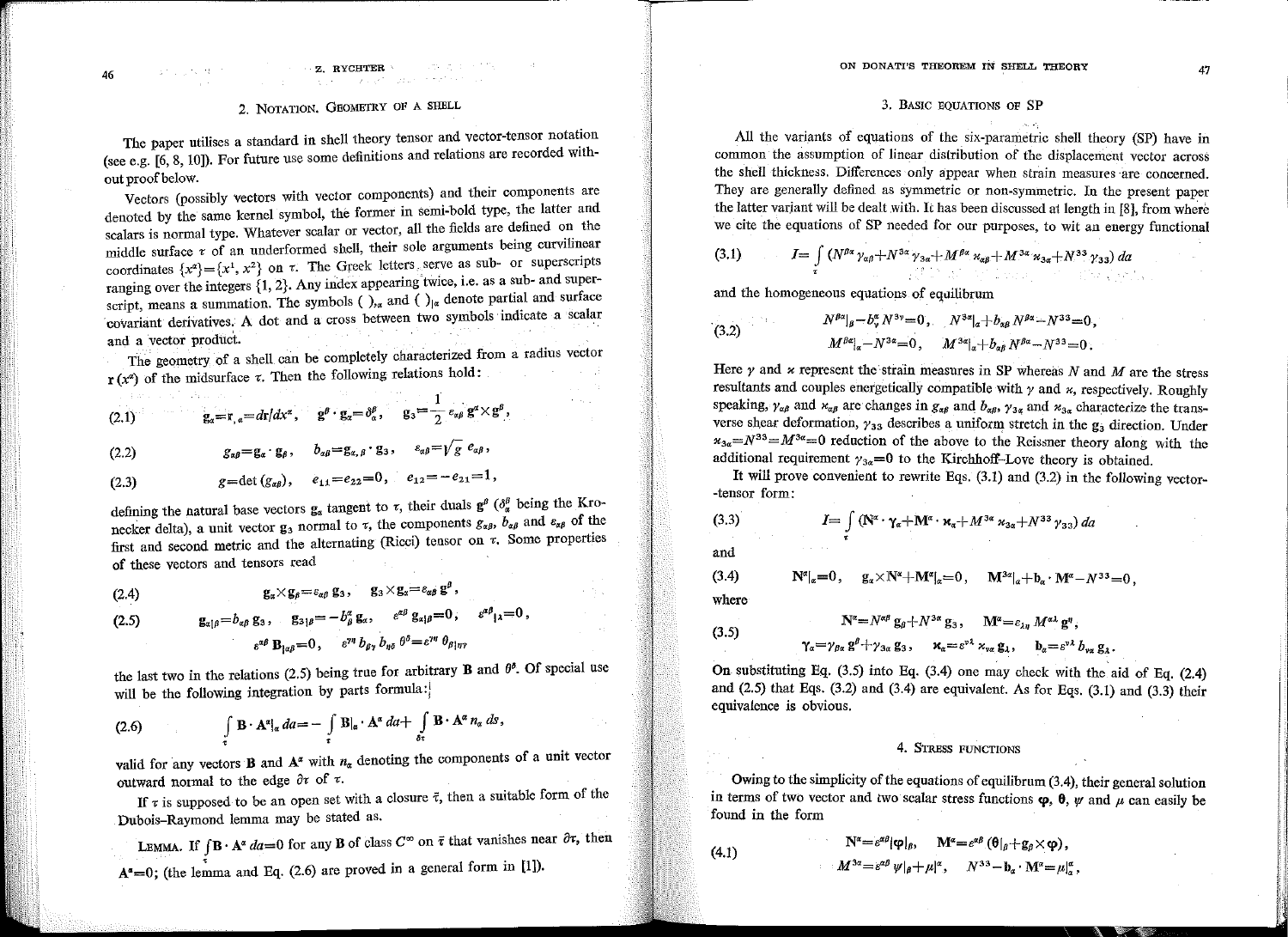where

(4.2) 
$$
\mathbf{\varphi} = \varphi^{\alpha} \mathbf{g}_{\alpha} + \varphi^{3} \mathbf{g}_{3}, \quad \mathbf{\theta} = \theta^{\alpha} \mathbf{g}_{\alpha} + \theta^{3} \mathbf{g}_{3}.
$$

On substituing the relations (4.1) with due allowance for Eqs.  $(2.5)_{3-5}$ , Eqs.  $(3.4)$ become identities. Reduction of the relations (4.1) to component form yields

$$
(4.3) \quad N^{\beta\alpha} = \varepsilon^{\beta\gamma} \left( \varphi^{\alpha} \middle|_{\gamma} - b^{\alpha}_{\gamma} \varphi^{\beta} \right), \qquad N^{\beta\alpha} = \varepsilon^{\alpha\beta} \left( \varphi^{\beta} \middle|_{\beta} + b_{\gamma\beta} \varphi^{\gamma} \right),
$$
\n
$$
(4.3) \quad M^{\beta\alpha} = \varepsilon^{\alpha\gamma} \varepsilon^{\beta\eta} \left( \theta_{\gamma} \middle|_{\eta} - b_{\gamma\eta} \vartheta^{\beta} + \varepsilon_{\gamma\eta} \varphi^{\beta} \right), \qquad M^{\beta\alpha} = \varepsilon^{\alpha\beta} \psi \middle|_{\beta} + \mu^{\alpha} \right), \qquad N^{\beta\beta} - b_{\alpha\beta} \, M^{\beta\alpha} = \mu^{\alpha}_{\alpha},
$$

where eight scalar stress functions appear, i.e.  $\varphi^{\alpha}$ ,  $\varphi^{\beta}$ ,  $\theta^{\gamma}$ ,  $\theta^{\beta}$ ,  $\psi$ ,  $\mu$ . However, only six functions are independent for the orthogonality condition  $M^{\alpha} \cdot g_3 = 0$  (resulting from Eq.  $(3.5)_2$ ) with  $M^{\alpha}$  replaced by Eq.  $(4.1)_2$  implies

Thus  $\varphi^{\alpha}$  may be eliminated from Eqs. (4.3)<sub>1, 2</sub>. When, in addition to that, Eq. (2.5)<sub>6</sub> is taken into account, Eqs.  $(4.3)_{1,2}$  assume their final form

$$
(4.5) \qquad N^{\beta\alpha} = \varepsilon^{\beta\gamma} \left[ \varepsilon^{\alpha\eta} \left( \theta^3 |_n + b_{n\delta} \theta^{\delta} \right) |_{\gamma} \times b_{\gamma}^{\alpha} \varphi^3 \right],
$$
\n
$$
N^{3\alpha} = \varepsilon^{\alpha\beta} \left[ \varphi^3 |_n + \varepsilon^{\gamma\eta} \left( b_{\gamma\beta} \theta^3 |_n + \theta_{\beta} |_{\eta\gamma} \right) \right].
$$

The above results are novel for SP. With  $\psi = \mu = 0$  they simplify to the well-known stress functions in the Kirchhoff-Love and the Reissner theories [10, 2].

# 5. DONATI'S THEOREM. COMPATIBILITY EQUATIONS

The Donati theorem was formulated within the framework of the linear theory of elasticity as regards three-dimensional problems [1]. In this section a similar theorem related to the two-dimensional equations of the linear six-parametric shell theory (SP) is given. To this end consider the functional (3.3) together with the equations of equilibrium (3.4).

THEOREM. Let  $\gamma_\alpha$ ,  $\kappa_\alpha$ ,  $\kappa_{3\alpha}$  and  $\gamma_{33}$  be of class  $C^1$  on  $\tau$ . Further, suppose that

(5.1) 
$$
I = \int\limits_{\tau} (\mathbf{N}^{\alpha} \cdot \gamma_{\alpha} + \mathbf{M}^{\alpha} \cdot \mathbf{x}_{\alpha} + M^{3\alpha} \cdot \mathbf{x}_{3\alpha} + N^{33} \gamma_{33}) da = 0
$$

for every class  $C^{\infty}$  tensor fields  $\mathbb{N}^{\alpha}$ ,  $\mathbb{M}^{\alpha}$ ,  $M^{3\alpha}$ ,  $N^{33}$  on  $\bar{\tau}$  that vanish near  $\partial \tau$  and satisfy the relations (3.4). Then  $\gamma_{\alpha}$ ,  $\kappa_{\alpha}$ ,  $\kappa_{3\alpha}$  and  $\gamma_{33}$  satisfy the equations of compatibility of SP.

Proof. Let the stress functions  $\varphi$ ,  $\theta$ ,  $\psi$  and  $\mu$  be of class  $C^{\infty}$  on  $\bar{\tau}$  and vanish near  $\partial \tau$ . Then, by the relations (4.1)  $\mathbb{N}^{\alpha}$ ,  $\mathbb{M}^{\alpha}$ ,  $M^{3\alpha}$  and  $N^{33}$  are of class  $C^{\infty}$  on  $\bar{\tau}$  and vanish near  $\partial \tau$ . On substituting the relations (4.1) into Eq. (5.1), integrating by parts according to Eq. (2.6) with the line integrals on  $\partial \tau$  disappearing as the stress functions vanish near  $\partial \tau$ , making use of Eq. (2.5)<sub>4</sub> and the identity  $(g_{\rho} \times \varphi) \cdot \mathbf{x}_{\alpha} =$  $=(x_{\alpha} \times g_{\beta}) \cdot \phi$  (the latter holds for any mixed product of vectors), we get an equation of the form

(5.2) 
$$
\int_{\mathbf{r}} [\mathbf{\varphi} \cdot (\ldots) + \mathbf{0} \cdot (\ldots) + \psi (\ldots) + \mu (\ldots)] d\mathbf{a} = 0.
$$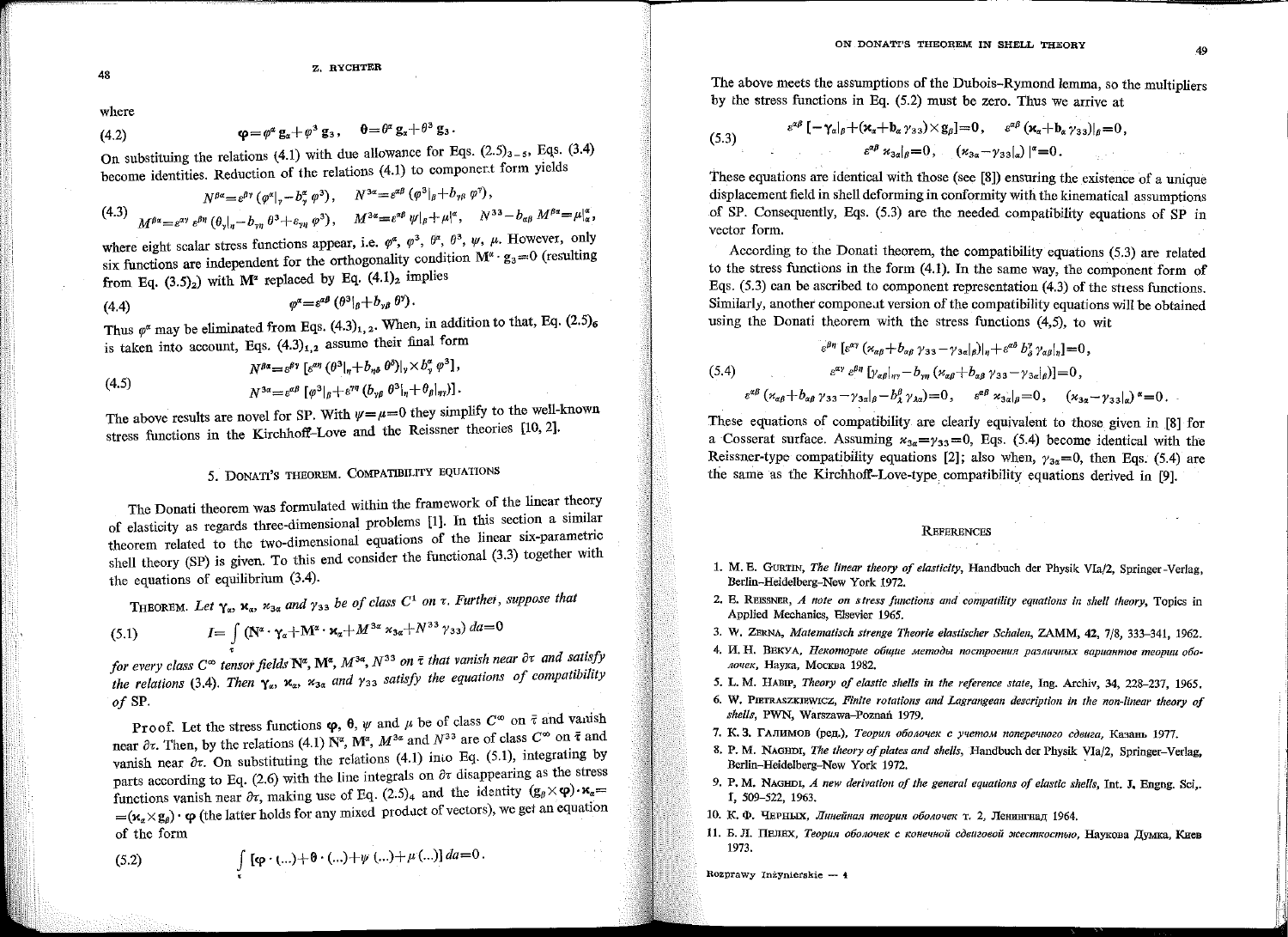The above meets the assumptions of the Dubois-Rymond lemma, so the multipliers by the stress functions in Eq. (5.2) must be zero. Thus we arrive at

(5.3) 
$$
\epsilon^{\alpha\beta} \left[ -\gamma_\alpha \middle|_{\beta} + (\varkappa_\alpha + b_\alpha \gamma_{33}) \times g_\beta \right] = 0, \quad \epsilon^{\alpha\beta} \left( \varkappa_\alpha + b_\alpha \gamma_{33} \right) \middle|_{\beta} = 0, \epsilon^{\alpha\beta} \left( \varkappa_{3\alpha} \middle|_{\beta} = 0 \right), \quad \epsilon^{\alpha\beta} \left( \varkappa_{3\alpha} - \gamma_{33} \middle|_{\alpha} \right) \middle|_{\beta} = 0.
$$

These equations are identical with those (see [8]) ensuring the existence of a unique displacement field in shell deforming in conformity with the kinematical assumptions of SP. Consequently, Eqs. (5.3) are the needed compatibility equations of SP in vector form.

According to the Donati theorem, the compatibility equations (5.3) are related to the stress functions in the form (4.1). In the same way, the component form of Eqs.  $(5.3)$  can be ascribed to component representation  $(4.3)$  of the stress functions. Similarly, another componeat version of the compatibility equations will be obtained using the Donati theorem with the stress functions (4,5), to wit

$$
\varepsilon^{\beta\eta} \left[ \varepsilon^{\alpha\gamma} \left( \varkappa_{\alpha\beta} + b_{\alpha\beta} \gamma_{33} - \gamma_{3\alpha} |_{\beta} \right) \right|_{\eta} + \varepsilon^{\alpha\delta} b_{\delta}^{\gamma} \gamma_{\alpha\beta} \left|_{\eta} \right] = 0,
$$
\n
$$
\varepsilon^{\alpha\gamma} \varepsilon^{\beta\eta} \left[ \gamma_{\alpha\beta} |_{\eta\gamma} - b_{\gamma\eta} \left( \varkappa_{\alpha\beta} + b_{\alpha\beta} \gamma_{33} - \gamma_{3\alpha} |_{\beta} \right) \right] = 0,
$$
\n
$$
\varepsilon^{\alpha\beta} \left( \varkappa_{\alpha\beta} + b_{\alpha\beta} \gamma_{33} - \gamma_{3\alpha} |_{\beta} - b_{\lambda}^{\beta} \gamma_{\lambda\alpha} \right) = 0, \qquad \varepsilon^{\alpha\beta} \gamma_{3\alpha} |_{\beta} = 0, \qquad (\gamma_{3\alpha} - \gamma_{33} |_{\alpha})^{\alpha} = 0.
$$

These equations of compatibility are clearly equivalent to those given in [8] for a Cosserat surface. Assuming  $x_{3x} = y_{33} = 0$ , Eqs. (5.4) become identical with the Reissner-type compatibility equations [2]; also when,  $\gamma_{3\alpha}=0$ , then Eqs. (5.4) are the same as the Kirchhoff-Love-type compatibility equations derived in [9].

#### **REFERENCES**

- **1. M. E. GURTIN,** *The linear theory of elasticity,* **Handbuch der Physik VIa/2, Springer-Verlag, Berlin-Heidelberg-New York 1972.**
- **2. E. REISSNER,** *A note on stress functions and compatility equations in shell theory,* **Topics in Applied Mechanics, Blsevier 1965.**
- **3. W. ZERNA,** *Matematlsch strenge Theorie elastischer Schalen,* **ZAMM, 42, 7/8, 333-341, 1962.**
- **4. H. H. BEKYA,** *HeKomopble o6UJue MemoObz nocmpoeHU/l pas/lu1mb1X oapuanmoo meopuu 060- AOl/eK, HaYJ(a,* **MocKBa 1982.**
- *5.* **L. M. HABIP,** *Theory of elastic shells in the reference state,* **Ing. Archiv, 34, 228-237, 1965.**
- **6. W. PmTRASZKIEWICZ,** *Finlte rotations and Lagrangean description in the non-linear theory of shells,* **PWN, Warszawa-Poznań 1979.**
- **7. K. 3. rAJIHMOB (pe.n;.),** *Teopull 060/lol/etc c yl/emoM nonepel/no20 cOou2a,* **Ka3am, 1977.**
- **8. P. M. NAGHDI,** *The theory ofp/ates and shells,* **Handbuch der Physik: Vla/2, Springer-Verlag, Berlin-Heidelberg-New York 1972.**
- **9. P. M. NAGHDI,** *A new derivation of the generał equatlons of elastlc shells,* **Int. J. Engng. Sci,. l, 509-522, 1963.**
- **10. К. Ф. Черных, Линейная теория оболочек т. 2, Ленингнад 1964.**
- *11. E.* **Jl.** *IIEnBx, Teopun. 060Ao11e« c KOHel/noii cOau20ooii J1cecm«ocmb10, HaYJ(OBa .[(YMKa, KHes* **1973.**